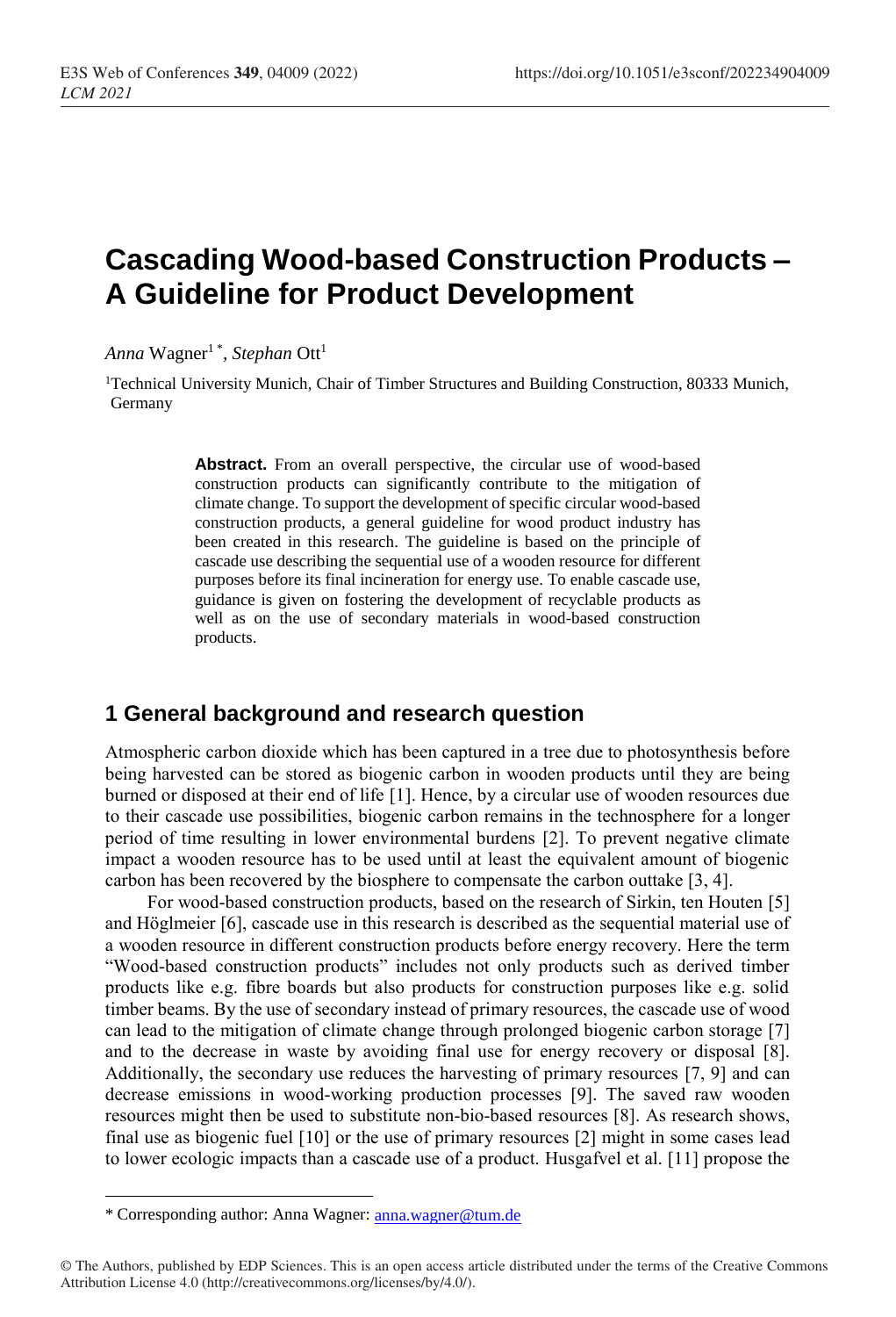application of life cycle assessment (LCA) to compare the environmental impacts of possible recovery processes for a solid wood product. LCA and Life cycle cost (LCC) of secondary construction solid wood into laminated timber products has been conducted by Risse et al. [12]. They concluded, that the environmental and economic impacts of a cascade use of solid wood into laminated timber are significantly lower compared to incineration at its end of life.

The carbon storage potential [2, 8], of using wooden construction products circularly as well as the potential to mitigate primary wooden resource use [7] shows the importance to enable the transition towards circular wood-based construction products in order to contribute to the mitigation of climate change. The necessity for a circular use of construction products is specified in the European Construction Product Regulation's (CPR) basic work requirement (BWR) 7a aiming to ensure "the reuse or recyclability of the construction works, their materials and parts after demolition" [13]. However, construction products are currently barely used in circles. Many producers in the wood-working industry perceive obstacles by complicated, expensive rules for health and safety [14] and additional rules for wood waste treatment that are fostering the energy use of secondary wood as biogenic fuel [10]. Under normal conditions wood hardly degrades and secondary wood almost has the same properties as fresh, primary wood, if its physical properties were not substantially damaged or influenced by the duration of load [15], excessive moisture or other infestation. Thus, the secondary use of wood is possible even for structural purposes [16]. Materials and products have to be intentionally technically designed to be reusable or at least cascaded.

To overcome such obstacles and to show technical, quantifiable principles and measures for the development of circular wood-based construction products, a guideline for cascading wood-based products has been developed in this article. This leads to the following research questions which should be answered by the guideline: (i) What concepts and criteria should be considered during the development of wood-based construction products to fulfil BWR 7a, (ii) which general principles have to be defined and applied to enable circular wooden resource use in construction products and (iii) how can a guideline, to develop circular wood-based construction products generally be approached?

# **2 Method – Creating a guideline for product development to enable cascading of wood-based construction products**

The cascade use is often applied as general principle to describe the circular use of bio-based resources [10] and hence, it forms the basis for a guideline proposed in this research to develop and formulate circular wood-based construction products. According to Sirkin and ten Houten [5], to enable a cascade use, it is important to consider the design of circular products and the material selection for the composition or formulation of the product, influencing a wooden resource's circular use. Due to the definition and consideration of a general description of the cascade chain of wood-based construction products, this statement has been further investigated in this research.

To implement a guideline and thus, to ease the development of circular wood-based construction products, the framework of the guideline had to be determined. To ensure, that the guideline content is visualised in a comprehensive way, a general "communication sheet" for usability and user experience has been developed (see supplemental material [17]). Its appearance is based on a decision tree (see [Fig. 1\)](#page-2-0), aiming for a repeated use at an equivalent level or a cascade use at least at the highest level possible and avoiding incineration.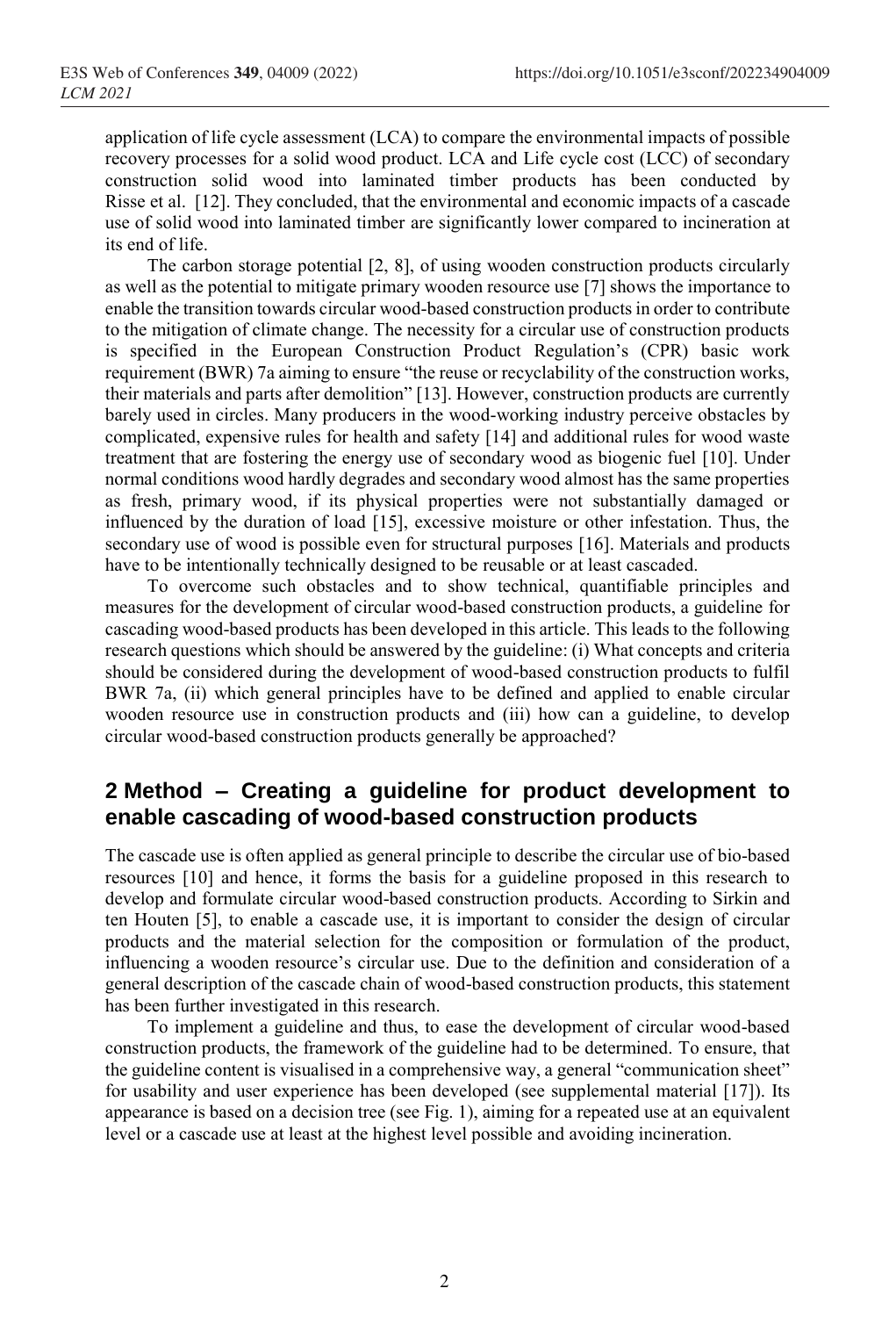

<span id="page-2-0"></span>**Fig. 1** Method – Creating a guideline for the development of circular wood-based products.

The guideline framework contains two goals as well as the applied principles (see Table 1) and measures to reach at least one of the goals. In addition, different application possibilities following the principles and measures should give practical examples (see [Fig. 1\)](#page-2-0). This guideline should enable the development of all kinds of circular wood-based construction products. Moreover, it should support to individually reflected decisions about a specific product and the requirements it has to fulfil from a material technological point of view.

**Table 1.** List of main cascading criteria for recyclability and secondary material use.

| <b>Recyclability of wood-based</b>             | Secondary material as resource       |
|------------------------------------------------|--------------------------------------|
| products and components                        | for wood-based products              |
| Identifiable properties and                    | Technical quality (e.g. geometry,    |
| composition of product                         | quantity, technical characteristics) |
| Low amount of non-bio or primary<br>material   | Limit value of contamination         |
| Purity, separability of material or<br>product | Same properties as primary material  |

## **3 Cascade chain of wood-based construction products**

The guideline should be applied for different wood-based construction products. Thus, compared to the sectoral approach of Höglmeier [2, 6] a more general description of the chain is given (see [Fig. 2\)](#page-2-1).



<span id="page-2-1"></span>**Fig. 2** Cascade use of wood-based construction products based on [5, 6].

In [Fig. 2,](#page-2-1) the cascade steps (product 1, 2, ..n) are not further specified to make clear that the cascade use differs from one product use case to another. Equally to Höglmeier [6], physical size and the specific material properties diminish with every cascade step. Thus, recycling is part of the cascade chain. In contrast, a product's reuse is not part of the cascade chain,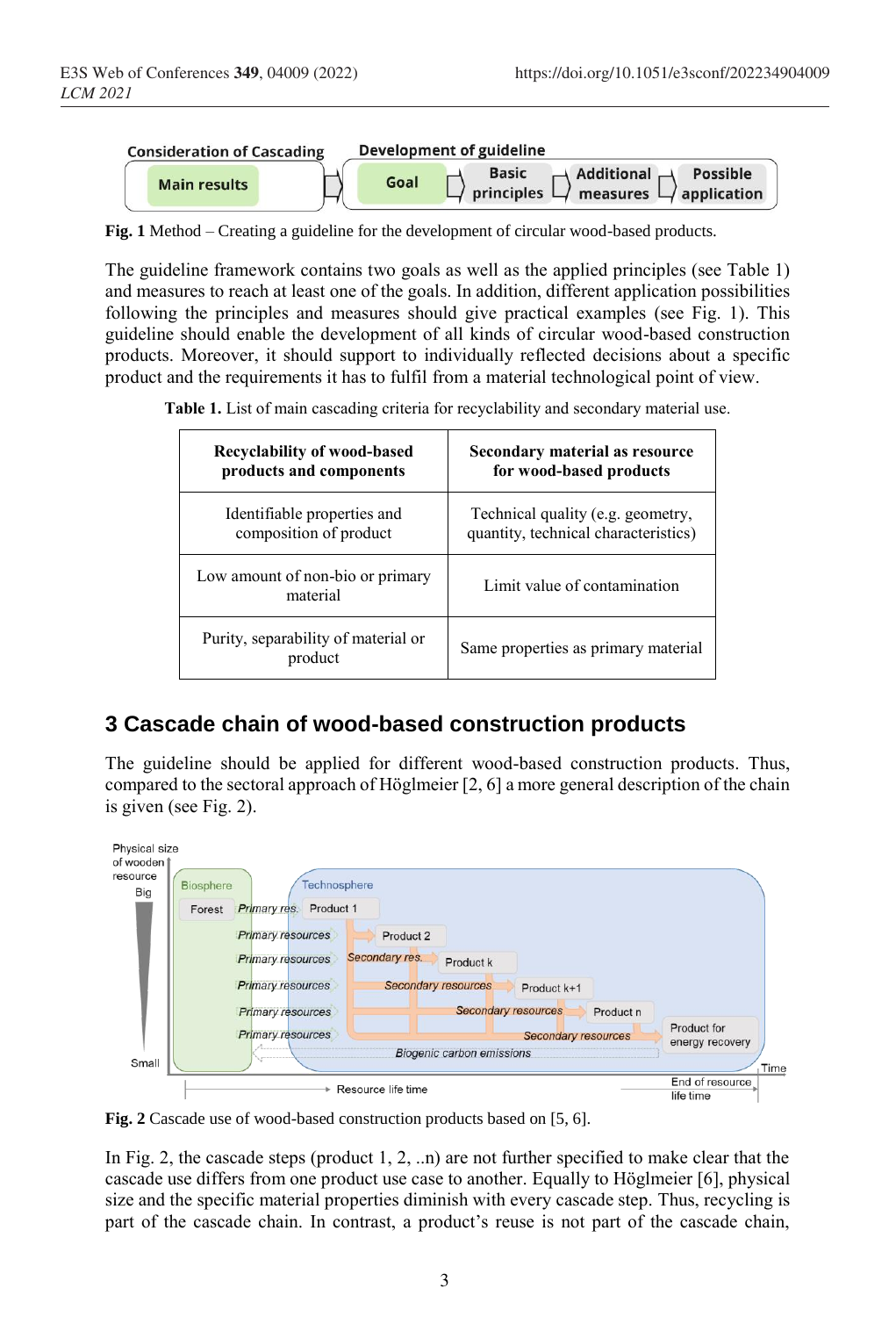because it does not influence the resource's size. In parallel, this leads to a decrease in utility, meaning that the ability to perform different functions with diverse requirements diminishes [5]. Looking at [Fig. 2](#page-2-1) and based on the findings of Sirkin, ten Houten [5], the use of secondary wooden resources coming from a wooden construction product within a new product has to be feasible in terms of technical requirements and functions. In addition, the product itself has to be technically designed in such way that it can be used in cascades. If one of these criteria is not fulfilled, this would interrupt cascade use, the resource would become waste and its typical final utilisation as biogenic fuel takes place, leading to the release of the material embedded biogenic carbon.

# **4 Communication sheets for the development of circular woodbased construction products**

### **4.1 Development of Communication sheets**

Based on the guideline framework and the consideration of the cascade chain, two communication sheets have been created for the development of circular wood-based construction products complying with BWR 7a (see [17]). The content and the application of the sheets are further explained in the following chapters.

### **4.2 Recyclability of wood-based construction products**

The material formulation or the design of wood-based (construction) products influences the material quality, hence the product functionality in terms of strength, durability, weight, and cascadability [18]. Thus, based on literature findings [5, 19–23], principles to develop woodbased construction products have been defined for materials and components (see [17]).

Products or product parts are inevitably declared as waste according to the waste legislation when a product's life cycle ends because a product owner wants to get rid of it [24]. For the cascade use, it has to overcome this theoretical (legislative) stage of waste and regain economic value [25]. The stage of waste can be overcome by taking measures following the waste hierarchy [26]. For recycling, a differentiation can be made between recycling (recovery for same (closed-loop) or different (open-loop) purposes) and downcycling (open-loop recovery with quality losses) [27].

### **4.3 Secondary materials as resource for wood-based construction products**

To exploit the substitution potential of secondary wooden resources, the goal should be an increased use of secondary instead of primary material within wood-based construction products (see [17]). According to Höglmeier et al. [28], cascade use possibilities depend on the resource's basic characteristics like corresponding product group, geometry, quantity and contamination. Standards for wood-based construction products show, that technical characteristics (moisture, mechanical strength, density etc.) are important for the utilisation of raw wood in new products. Thus, cascade possibilities also depend on secondary materials' technical characteristics. To ensure sufficient quality of secondary materials, quality control is an important means, still showing improvement potential [10].

A secondary material should show the same properties as a substituted raw material does. If it shows minor quality, one measure could be to blend secondary with raw material to ensure the required quality [18, 29]. Moreover, to restore and remanufacture the quality or to adapt the material to the required properties, measures like e.g. drying, cutting, milling, planing [10] or decontamination processes [30] might be necessary. Further, to ensure the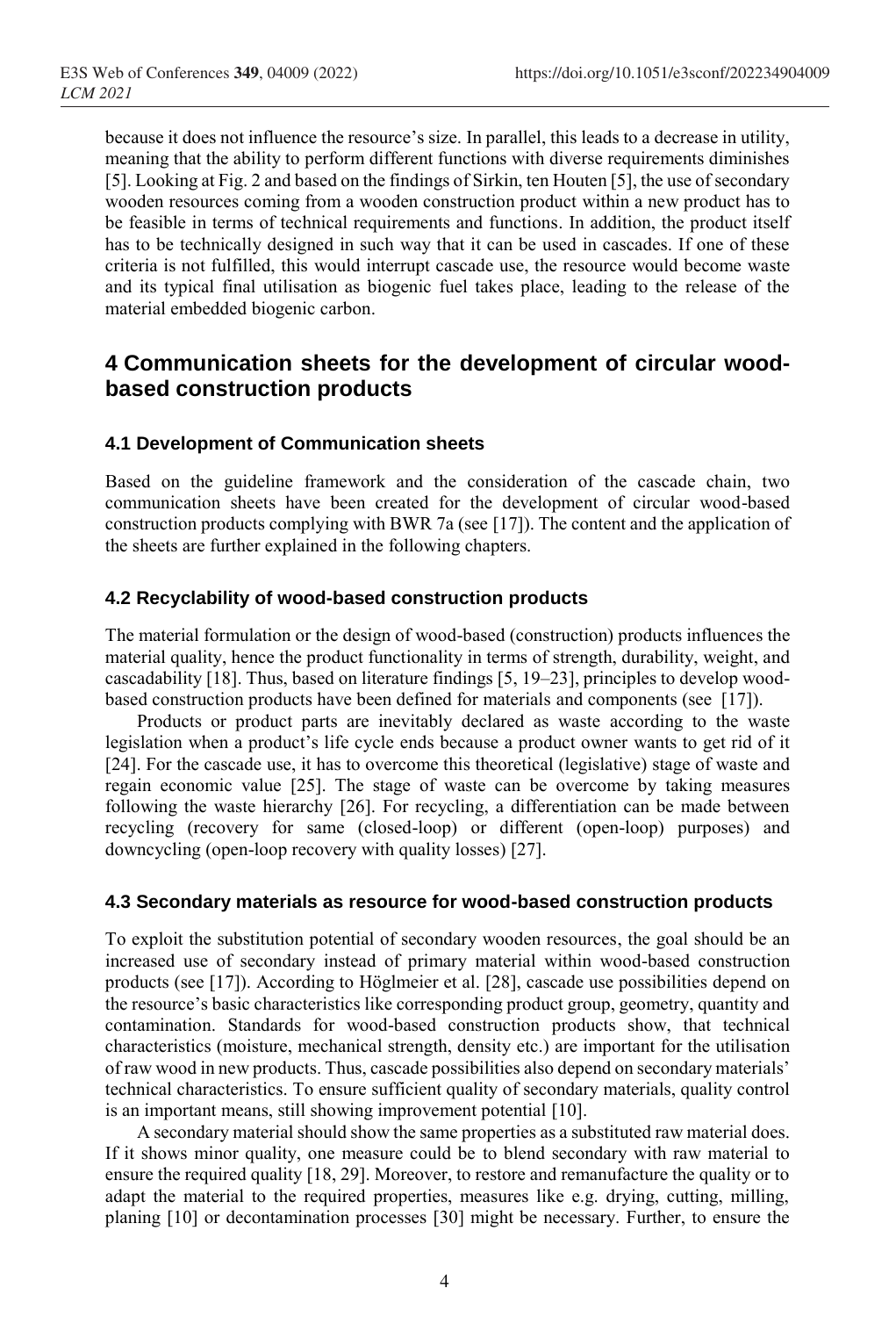required quality of a secondary material used for specific wood-based construction products, "Producer Standards" like the European Panel Federation's Industry standard [31] might be useful to describe the required quality and thus to overcome obstacles of such secondary use.

### **4.4 Possibilities of secondary material use following cascade steps**

To ensure the circular use of a wooden resource in different products, its further usage should be considered during product development [3]. Dependent on the principles and measures taken during the development, the possibilities for further cascade use differ. Hence, the guideline gives an overview of different cascade use possibilities for wood-based construction products dependent on the product groups shown by Höglmeier [4] (see [17]). Based on the specific product being developed, possible applications can be considered.

### **4.5 Application of the guideline**

For its evaluation, the guideline has been applied to develop a foam-formed insulation product from BASAJAUN project, funded by the Horizon 2020 programme (see [Fig. 4\)](#page-4-0).

#### a) Recyclability of wood-based insulation foam product



<span id="page-4-0"></span>**Fig. 3** Application of cascading criteria for (a) recyclability of foam-formed insulation product, (b) secondary material sourced for new foam-formed insulation product.

The goal was to develop an innovative, recyclable wood-based product (see [Fig. 4a](#page-4-0)) containing mainly secondary resources. Applying the guideline showed that the basic principle to develop a contamination free product is not fulfilled, because chemical fire retardants (5%) contaminate the fibres, thus energy recovery is the most likely end of life scenario. To overcome this obstacle and in order to keep the foam's functional equivalent, the product could be taken back by the producer at its end of life for a closed-loop recycling process (reaching product category 3 (fibres) and circularity goal). To use secondary material as resource for insulation foam (see [Fig. 4b](#page-4-0)), technical requirements have been defined for the resources. Dependent on the resource's properties, conditioning of the resource was necessary. Due to the application of the guideline, raw wood fibres for the insulation foam could be substituted by these secondary fibres (category 3 (wood fibres)).

# **5 Discussion and conclusion**

In this research general principles were defined, enabling the development of circular woodbased construction products. As the considered cascade chain showed, to overcome obstacles of the industry for such a development and hence, the mitigation of climate change, it is crucial to ensure the product's recyclability and the use of secondary materials in the product. A guideline based on these influencing factors has been created to support the development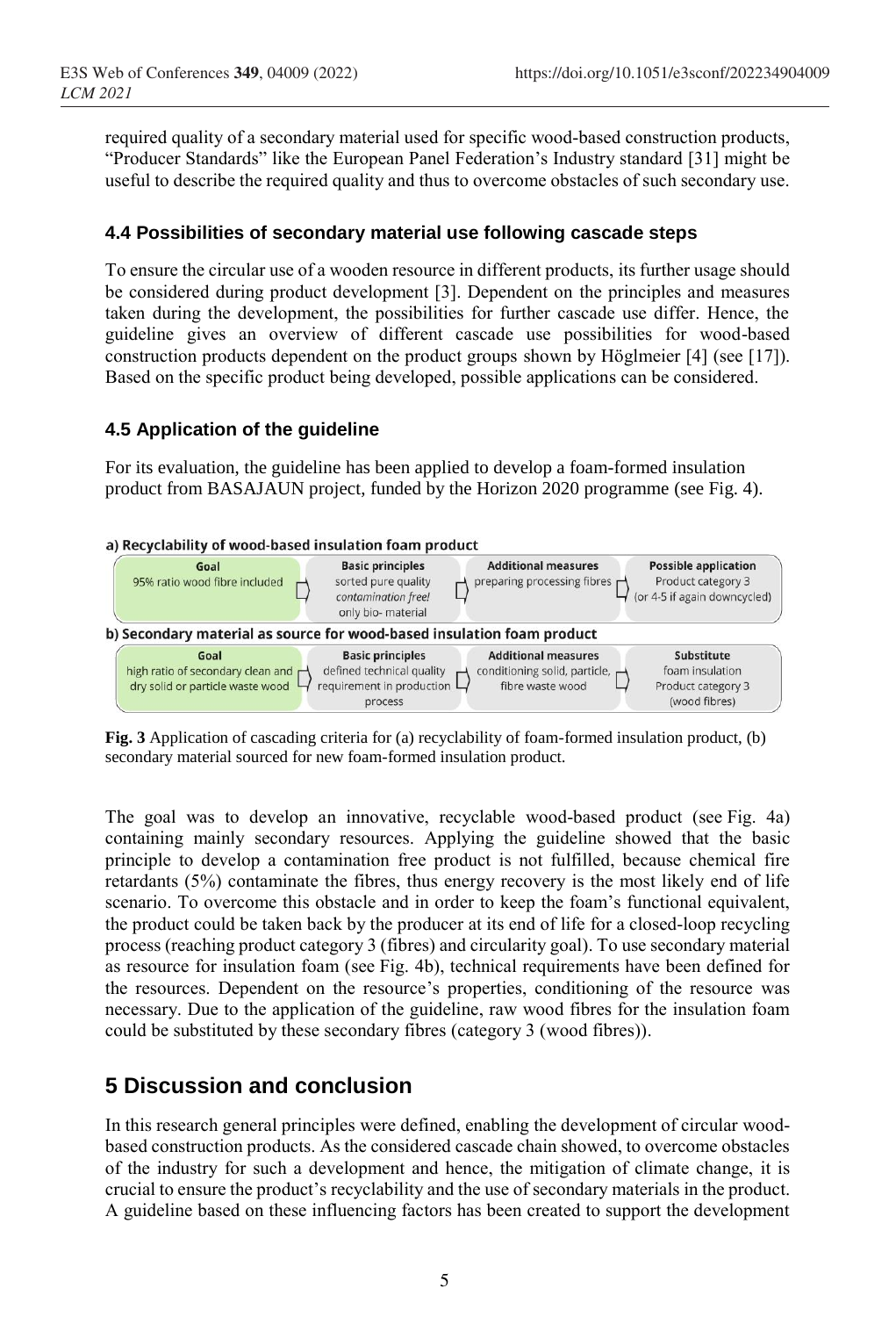of wood-based construction products. A first assessment of the guideline showed that the basic principles support to identify obstacles which might result in product category or in resource quality degradation. Producer responsibility is appreciated, but technical interventions to innovate products might be more fruitful to comply with circularity and to achieve functional requirements. To evaluate and increase its impact on product development, further research should be conducted by applying the guideline for specific product development scenarios. Besides supporting the development of circular wood-based construction products, it will additionally be necessary to adopt the guideline to other sectors or to cross-sectoral application. Further, Jarre et al. [18] state how challenging it is to assess and compare the environmental impacts a product has containing secondary instead of primary wooden resources. To generate comparable results, it will be necessary to analyse different end-of life scenarios for specific wood-based construction products based on a consistent approach.

# **References**

- 1. Deutsches Institut für Normung e.V., DIN EN 16449:2014-06, Beuth Verlag GmbH, Berlin
- 2. K. Höglmeier, G. Weber-Blaschke, K. Richter, Int J Life Cycle Assess, **19**, 1755– 1766 (2014)
- 3. M. Kuittinen, C. Zernicke, S. Slabik, A. Hafner, Archit Sci Rev, 1–17 (2021)
- 4. J. Seppälä, T. Heinonen, T. Pukkala, A. Kilpeläinen, T. Mattila, T. Myllyviita, A. Asikainen, H. Peltola, J. Environ. Manage., **247**, 580–587 (2019)
- 5. T. Sirkin, M. ten Houten, Resour Conserv Recycl, **10**, 2013–2277 (1994)
- 6. K. Höglmeier. Dissertation, Technical University Munich (2015)
- 7. M. Risse, G. Weber-Blaschke, K. Richter, Resour Conserv Recycl, **126**, 141–152 (2017)
- 8. N. Generowicz, Z. Kowalski, Polityka Energetyczna, **23,** 1, 87–102 (2020)
- 9. A.L. Bais-Moleman, R. Sikkema, M. Vis, P. Reumerman, M.C. Theurl, K.-H. Erb, J Clean Prod, **172**, 3942–3954 (2018)
- 10. M. Vis, U. Mantau, B. Allen, E. Essel, J. Reichenbach, European Commission (2016)
- 11. R. Husgafvel, L. Linkosalmi, M. Hughes, J. Kanerva, O. Dahl, J Clean Prod, **181**, 483–497 (2018)
- 12. M. Risse, G. Weber-Blaschke, K. Richter, Sci Total Environ, **661**, 107–119 (2019)
- 13. European Parliament and Council, Regulation (EU) No 305/2011, **L 88**, 5–43 (2011)
- 14. European Parliament and Council, Regulation (EC) No 1907/2006 (REACH), **018.001**, 1–520 (2006)
- 15. Y. Niu, K. Rasi, M. Hughes, M. Halme, G. Fink, Resour Conserv Recycl, **170**, 105555 (2021)
- 16. A. Cavalli, D. Cibecchini, M. Togni, H.S. Sousa, Constr Build Mater, **114**, 681–687 (2016)
- 17. A. Wagner, S. Ott, 10th International Conference on Life Cycle Management, https://mediatum.ub.tum.de/node?id=1641094 (2021)
- 18. M. Jarre, A. Petit-Boix, C. Priefer, R. Meyer, S. Leipold, For Policy Econ, **110,**  101872 (2020)
- 19. J. Kanters, Buildings, **8,** 11, 150 (2018)
- 20. J. Joustra, B. Flipsen, R. Balkenende, Sustainability, **13,** 13, 7223 (2021)
- 21. P. Crowther, Environment Design Guide, **2**, 1–7 (2005)
- 22. R.J. Geldermans, Energy Procedia, **96**, 301–311 (2016)
- 23. S. Ebert, S. Ott, K. Krause, A. Hafner, M. Krechel, Bautechnik, **97** S1, 14–25 (2020)
- 24. F. Heisel, K. Schlesier, D.E. Hebel, IOP Conf Ser.: Earth Environ Sci, 12023 (2019)